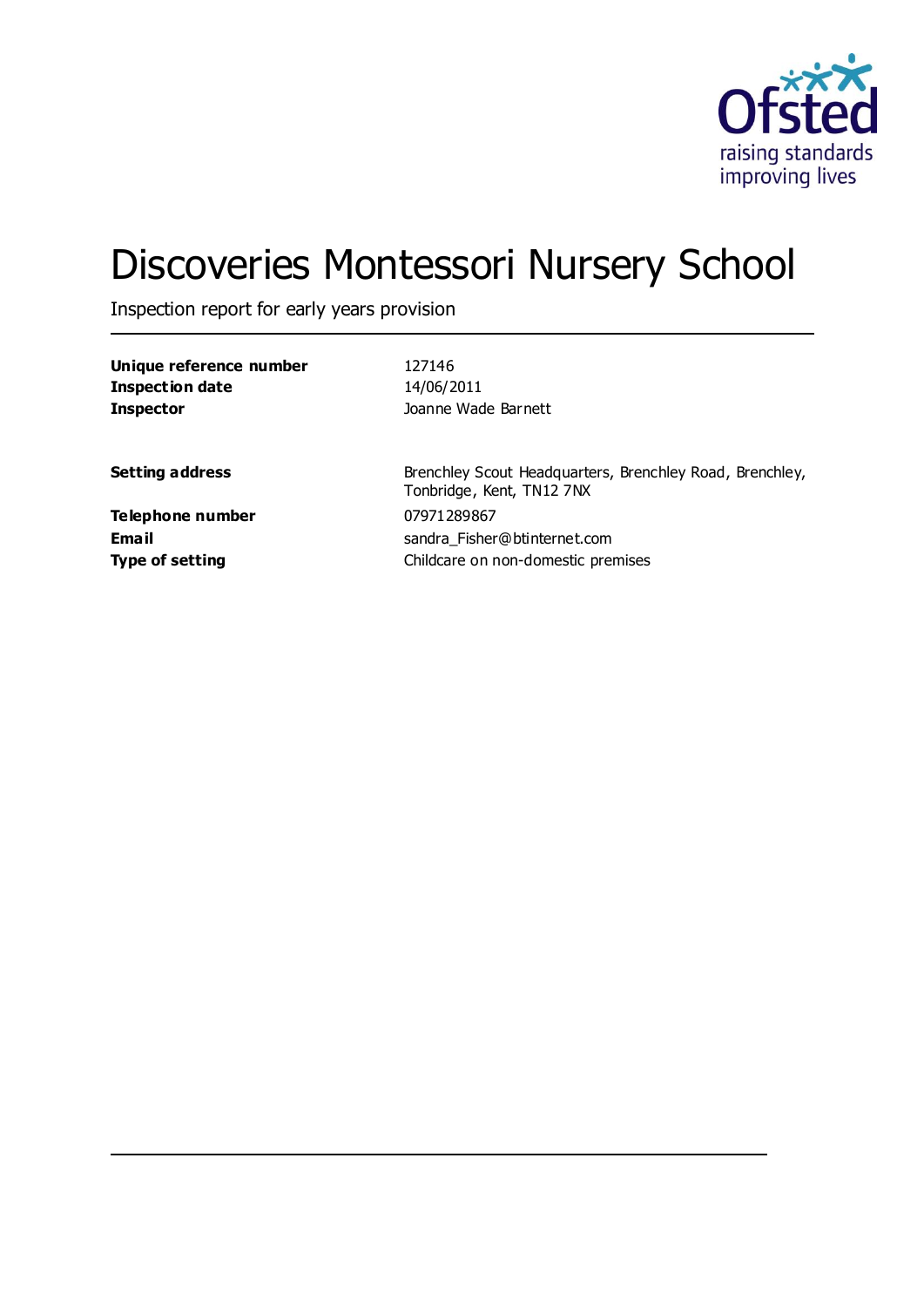The Office for Standards in Education, Children's Services and Skills (Ofsted) regulates and inspects to achieve excellence in the care of children and young people, and in education and skills for learners of all ages. It regulates and inspects childcare and children's social care, and inspects the Children and Family Court Advisory Support Service (Cafcass), schools, colleges, initial teacher training, work-based learning and skills training, adult and community learning, and education and training in prisons and other secure establishments. It assesses council children's services, and inspects services for looked after children, safeguarding and child protection.

If you would like a copy of this document in a different format, such as large print or Braille, please telephone 0300 123 1231, or email enquiries@ofsted.gov.uk.

You may copy all or parts of this document for non-commercial educational purposes, as long as you give details of the source and date of publication and do not alter the information in any way.

T: 0300 123 1231 Textphone: 0161 618 8524 E: enquiries@ofsted.gov.uk W: [www.ofsted.gov.uk](http://www.ofsted.gov.uk/)

© Crown copyright 2011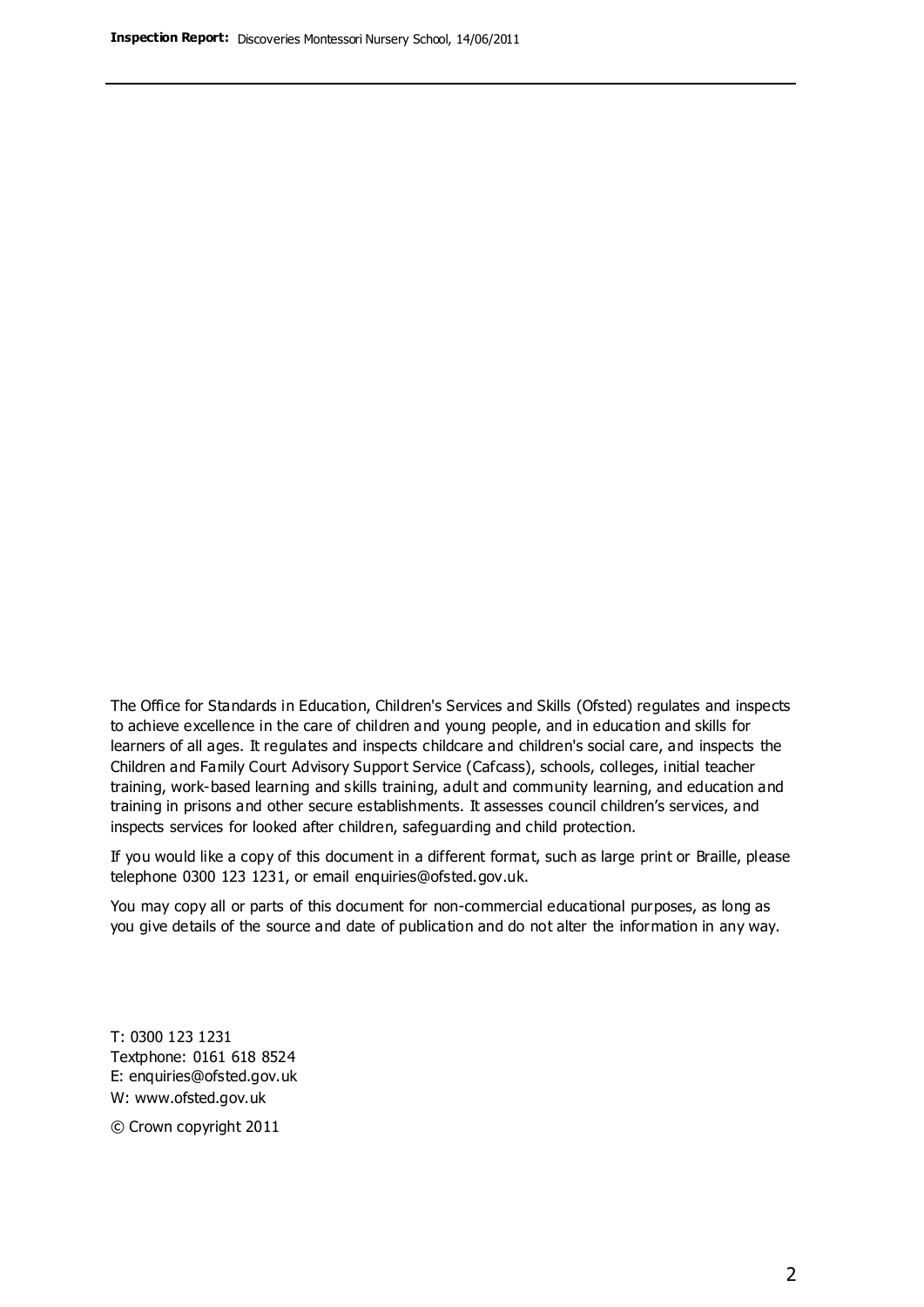### **Introduction**

This inspection was carried out by Ofsted under Sections 49 and 50 of the Childcare Act 2006 on the quality and standards of the registered early years provision. 'Early years provision' refers to provision regulated by Ofsted for children from birth to 31 August following their fifth birthday (the early years age group). The registered person must ensure that this provision complies with the statutory framework for children's learning, development and welfare, known as the *Early* Years Foundation Stage.

The provider must provide a copy of this report to all parents with children at the setting where reasonably practicable. The provider must provide a copy of the report to any other person who asks for one, but may charge a fee for this service (The Childcare (Inspection) Regulations 2008 regulations 9 and 10).

The setting also makes provision for children older than the early years age group which is registered on the voluntary and/or compulsory part(s) of the Childcare Register. This report does not include an evaluation of that provision, but a comment about compliance with the requirements of the Childcare Register is included in Annex B.

Please see our website for more information about each childcare provider. We publish inspection reports, conditions of registration and details of complaints we receive where we or the provider take action to meet the requirements of registration.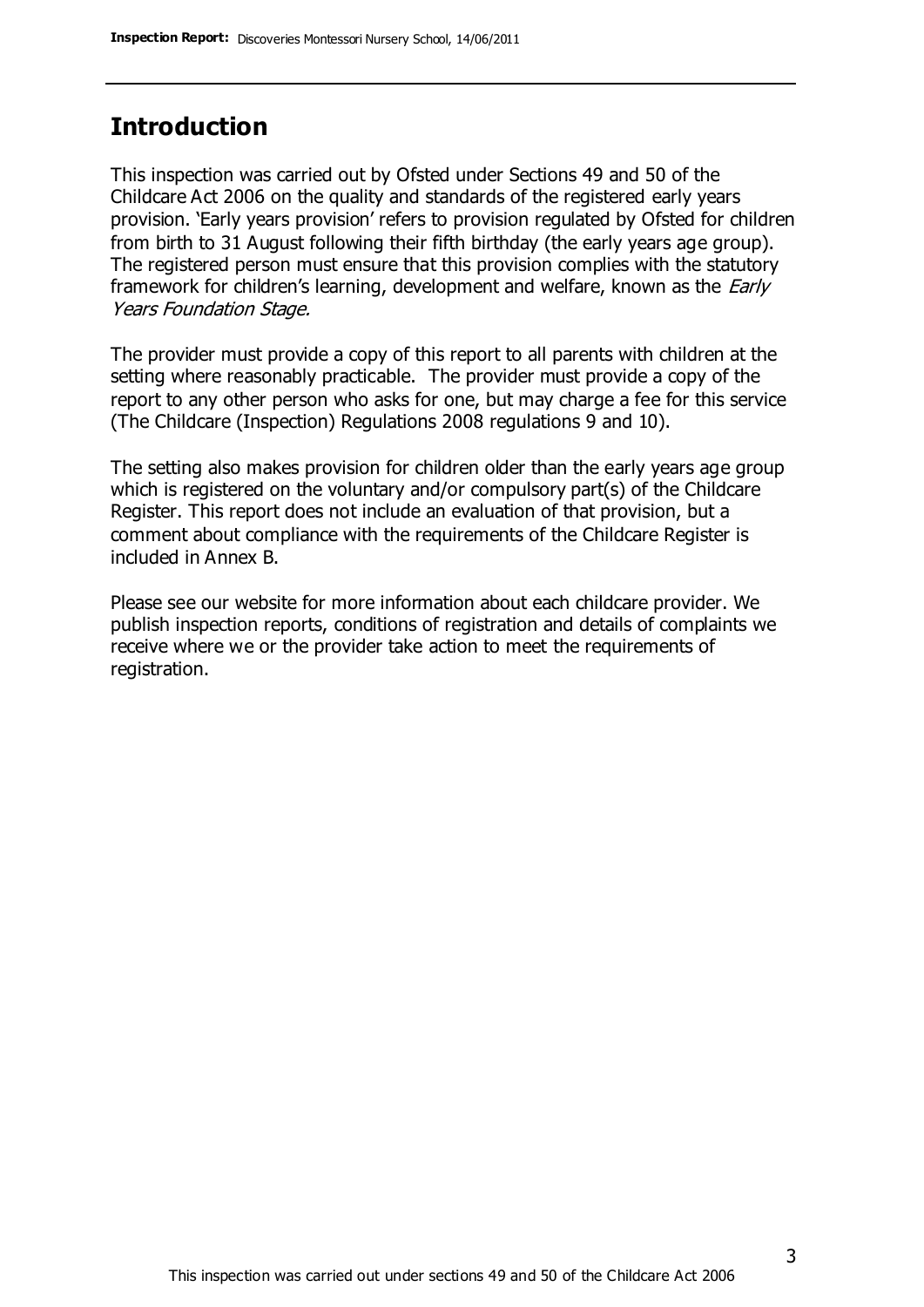### **Description of the setting**

Discoveries Montessori Nursery School is privately owned. The setting opened in 1999 and is registered on the Early Years Register and the compulsory and voluntary parts of the Childcare Register. It operates from one large room in a scout hut located within the parish playing fields of Brenchley in Kent. The setting is accessible and all children share equal access to an enclosed outdoor play area. The nursery is open each weekday from 9am to 3pm Mondays to Thursday and on Fridays until 12.00 during school term times.

A maximum of 16 children may attend the nursery at any one time. There are currently 35 children aged from two to five years on roll. Children come from the local rural community in Kent. The nursery supports children with special educational needs and/or disabilities and children who speak English as an additional language.

The nursery employs eight staff, six holding an appropriate early years qualification. There are currently two members of staff working towards a qualification. The nursery provides funded nursery education for three and fouryear-olds and receives support and advice from local authority early years professionals. The education provided is based on the Montessori approach.

### **The overall effectiveness of the early years provision**

Overall the quality of the provision is good.

The uniqueness of each child is recognised by staff who provide good support for individuals, ensuring that all children make progress in their learning and development. There are good procedures in place to keep children safe and secure. Methods for self-evaluation are effective, and identify the strengths of provision and ensure areas for development are generally addressed appropriately. Partnerships with parents/carers are very good and this has a positive impact on children's learning and development. They successfully combine the Montessori approach with the Early Years Foundation Stage requirements. Children play and explore within safe boundaries where they can embrace new challenges and skills.

### **What steps need to be taken to improve provision further?**

To further improve the early years provision the registered person should:

- show that children's next steps are being clearly identified and used in leading future planning
- strengthen the use of creative connections through everyday experiences and less through the use of worksheets and adult led art activities
- overcome problems in accessing and using the outdoor environment because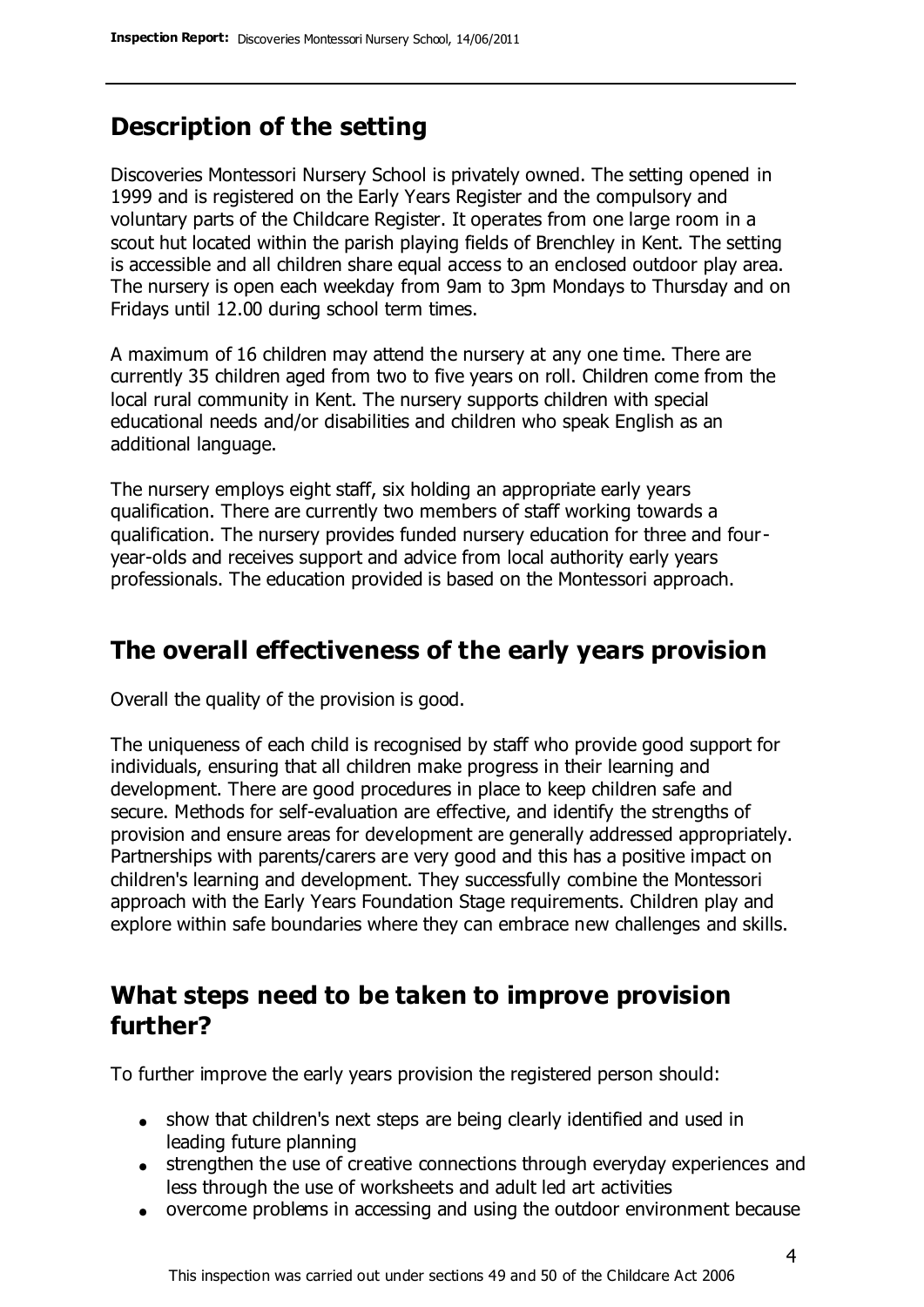of the design or organisation of the building

### **The effectiveness of leadership and management of the early years provision**

Safeguarding is given high importance by all the staff and management team who understand the written policy and implement it well. All staff have had training and update this on a regular basis. Robust procedures are in place for recruitment and vetting procedures implemented to ensure the suitability of the applicant. An induction and probationary period compliment this process to fully protect children's well-being. An appraisal system further supports the ongoing suitability process and identifies training needs for individual staff's personal development. Comprehensive risk assessments are in place and reviewed on a regular basis to ensure the setting is safe for children to play in. Children display a good awareness of keeping themselves safe, such as holding scissors carefully and not running while indoors.

The staff actively promote equality and diversity by ensuring all children are welcomed into the setting and planning takes account of their individual needs. All children are valued and treated with respect by staff who have a good knowledge of each child's background and needs. They have good opportunities to learn about differences in people in the wider community, through activities and learning about celebrations of different cultures. Children use a range of resources to reflect positive images of diversity, such as books and puzzles. Children are able to choose resources and activities organised by the staff or make some additional choices from the storage trolleys containing other resources and equipment. All the resources are well maintained and suitable for the age of children attending.

Partnerships with parents is strong. Parents are happy with the care their children are receiving and feel they are making good progress. Parents are kept well informed about their child's progress and invited to contribute to their daily diaries if they wish. Regular newsletters, e-mails and questionnaires also keep parents informed and give parents an opportunity to express their views on the setting. Parents are welcomed into the setting and can speak to their child's key person and discuss the assessment record for their child. All the policies and procedures are shared with the parents to keep them informed of the roles and responsibilities of the staff and the setting. Parents are asked to give written consents for aspects of care to promote children's well-being and enable staff to care for each individual child. The setting understands the importance of liaising with outside agencies and other providers who share the care of the children, to maintain continuity of care and to meet the individual needs of each child.

The staff and management team have completed a self-evaluation of the setting and have a secure understanding of the strengths and weaknesses. Regular monitoring of the effectiveness of the provision through daily evaluation and adultled activities, including daily observations of children's progress ensure a good understanding of areas to develop. The manager has recently organised an action plan which provides a clear audit trail for improvement. The management team and staff are motivated and committed to providing continuous improvement to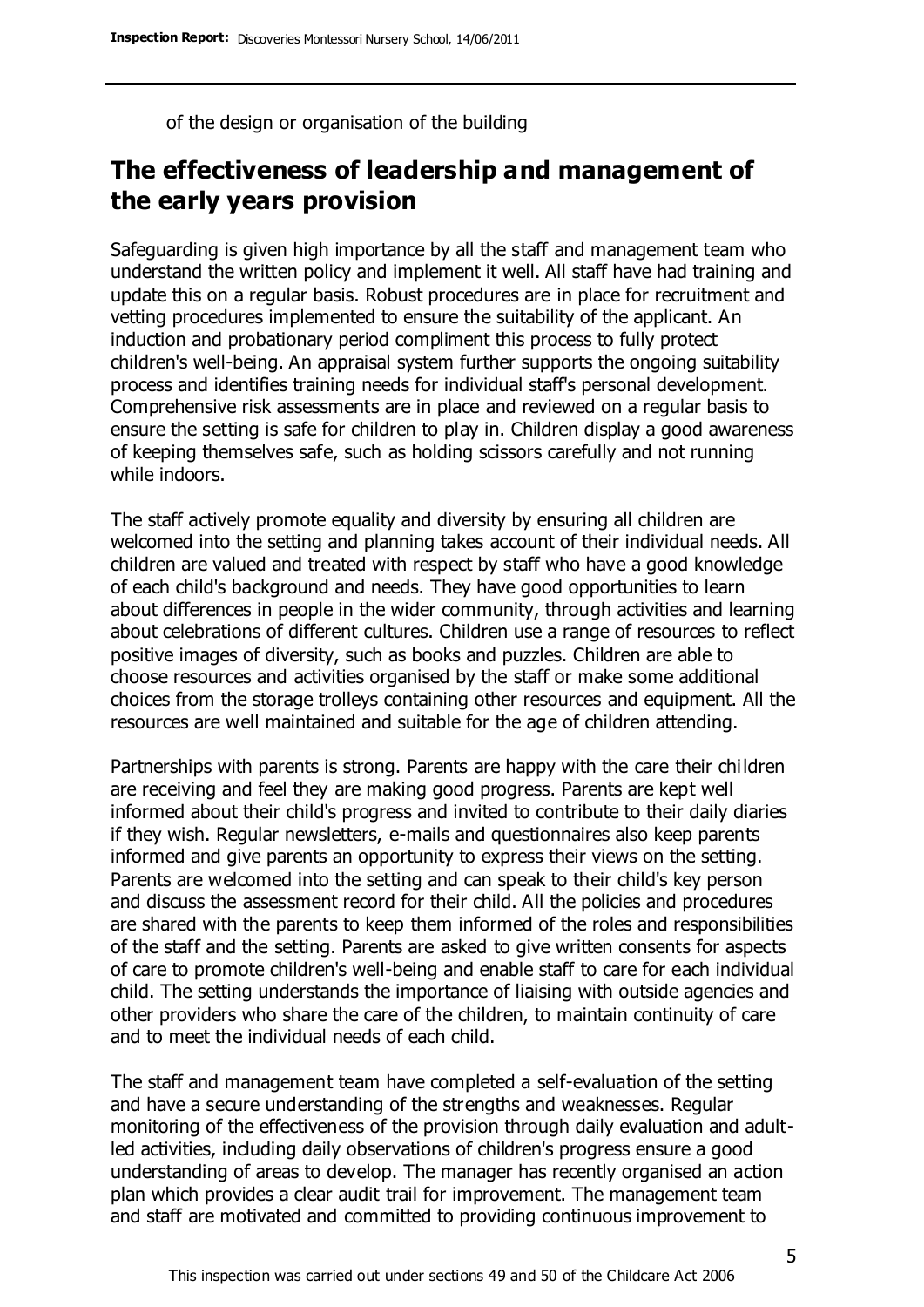promote good outcomes for children.

### **The quality and standards of the early years provision and outcomes for children**

Children arrive confidently and happily say goodbye to their parents and carers. They self-register, finding their name on the board and then sit on comfortable cushions to listen to a favourite story. Children enjoy a varied and interesting range of play activities to support their progress towards the early learning goals. The staff work closely with the children, listening to what they say and encouraging them to express their own ideas. Children are able to select activities from the available resources which are chosen to reflect children's interests and learning needs. Additional resources are available from the storage trolleys. The staff make flexible daily plans, covering all areas of the Early Years Foundation Stage, using information from observations. However, not all observations are sufficiently clear in planning their next steps.

Children use their imagination as they play with the role play resources, acting out stories with puppets or familiar roles from home, cooking dinner and making cups of tea in the garden. Children play with their peers, each taking their own particular role and including the staff within their play. Children have opportunities for messy play, painting with different mediums, cutting, sticking and experimenting with different materials, although this can be overly directive by adults when working with the younger children when making fathers day cards. Children are able to develop good physical skills as they use a range of equipment outdoors. Chalking on the walls of the wooden house in the garden is very popular, with children drawing large shapes and little people and insects. Making marks, using various resources happens on a daily basis, with children developing good hand and eye co-ordination. Some children are beginning to write their own name independently, although worksheets and templates are also used. Many children can recognise their name cards as they self-register. Books are always accessible and children show good concentration as they sit and read with an adult or choose to look at books independently. They develop good communication skills with both adults and their peers.

Children develop well in numeracy. Children use mathematical language in their play talking about the tall giraffe and the small duck. They are encouraged to count in all activities and are able to sort by colour and object. Children access equipment to support their mathematical skills, counting cubes, finding numbers in the jigsaws and sorting by colour with the different coloured small animals. Adults use questioning in many activities to encourage children to count, with many of them recognising several shapes such as circle, square and triangle, although worksheets are also used. Some children confidently count beyond ten with several knowing the concept of numbers one to ten. Children can freely help themselves to different maths equipment from the trolley providing further choice including many Montessori activities. They handle natural materials such as pine cones, wood, stones and shells, using the magnifying glass to have a closer look. Children build with the large wooden bricks and use the wooden train tack. They become very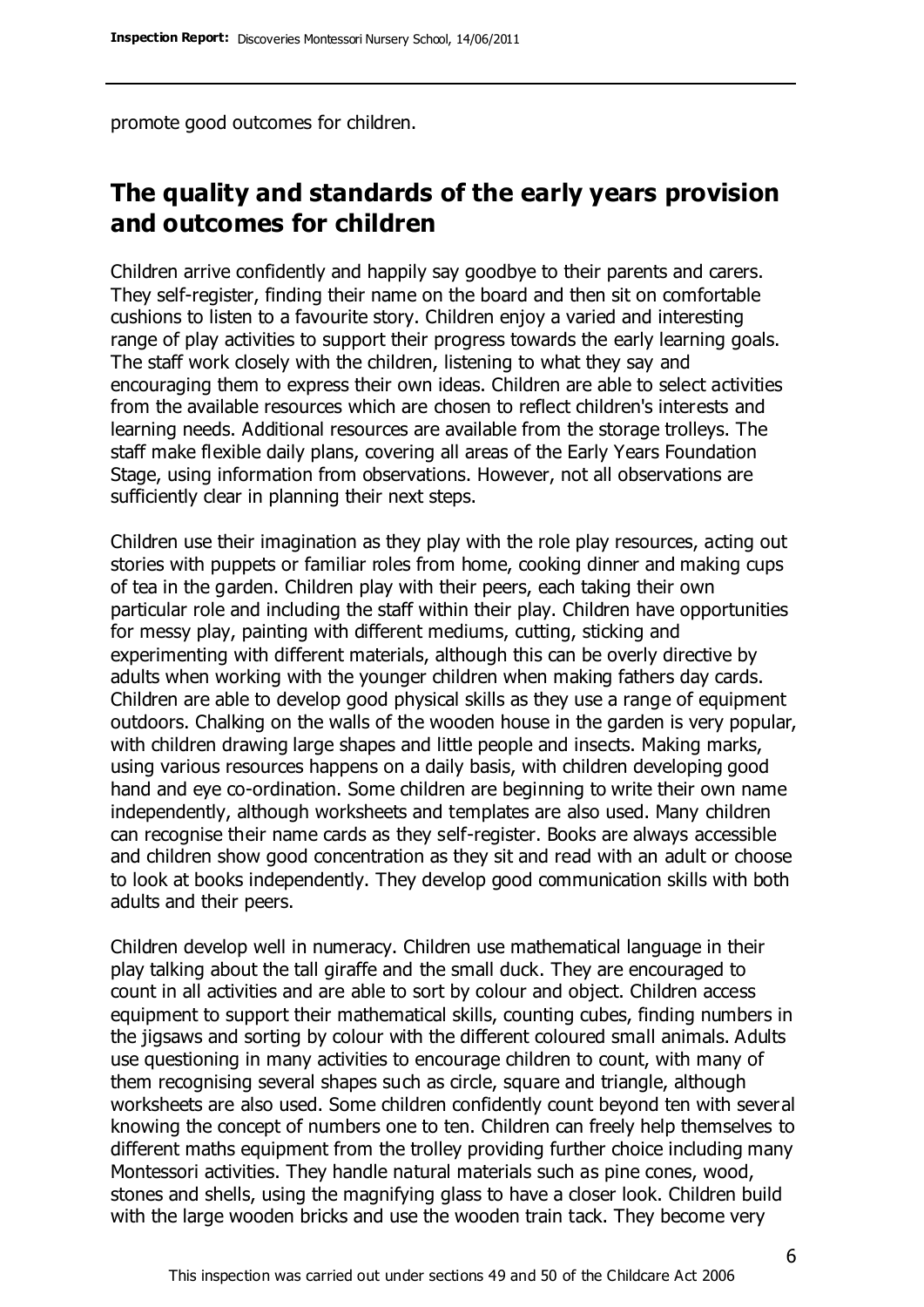familiar with technology and use resources, such as battery-operated toys, confidently and competently all of which contribute towards their future learning.

Children can easily help themselves to tissues and older children use the toilets independently. They wash their hands before meals and choose water or milk to drink. They each have a plate to help themselves to pre-prepared fruit or a plain biscuit at the snack bar, all of which reinforces their understanding of good hygiene. Children have lovely opportunities to play outdoors and learn about growing plants from seeds, such as cress, strawberries and herbs or digging in the garden, developing their understanding of the world in which they live and what plants need to grow. However, opportunities to allow children to link the indoor and outdoor environments so that they can move freely between them limited.

Children are happy in this safe environment and feel secure, enjoying contact with staff who they trust. Children's understanding of right and wrong is successfully promoted through consistent boundaries which enables them to learn desirable behaviour, developing their confidence, and to learn to take turns and share. They are very polite and helpful to others and exhibit good manners. For example, they ask to borrow a resource from another child and remember to thank them when they have finished. They assist staff in tidying up and have positive relationships with adults who employ sensitive strategies to support their self-esteem.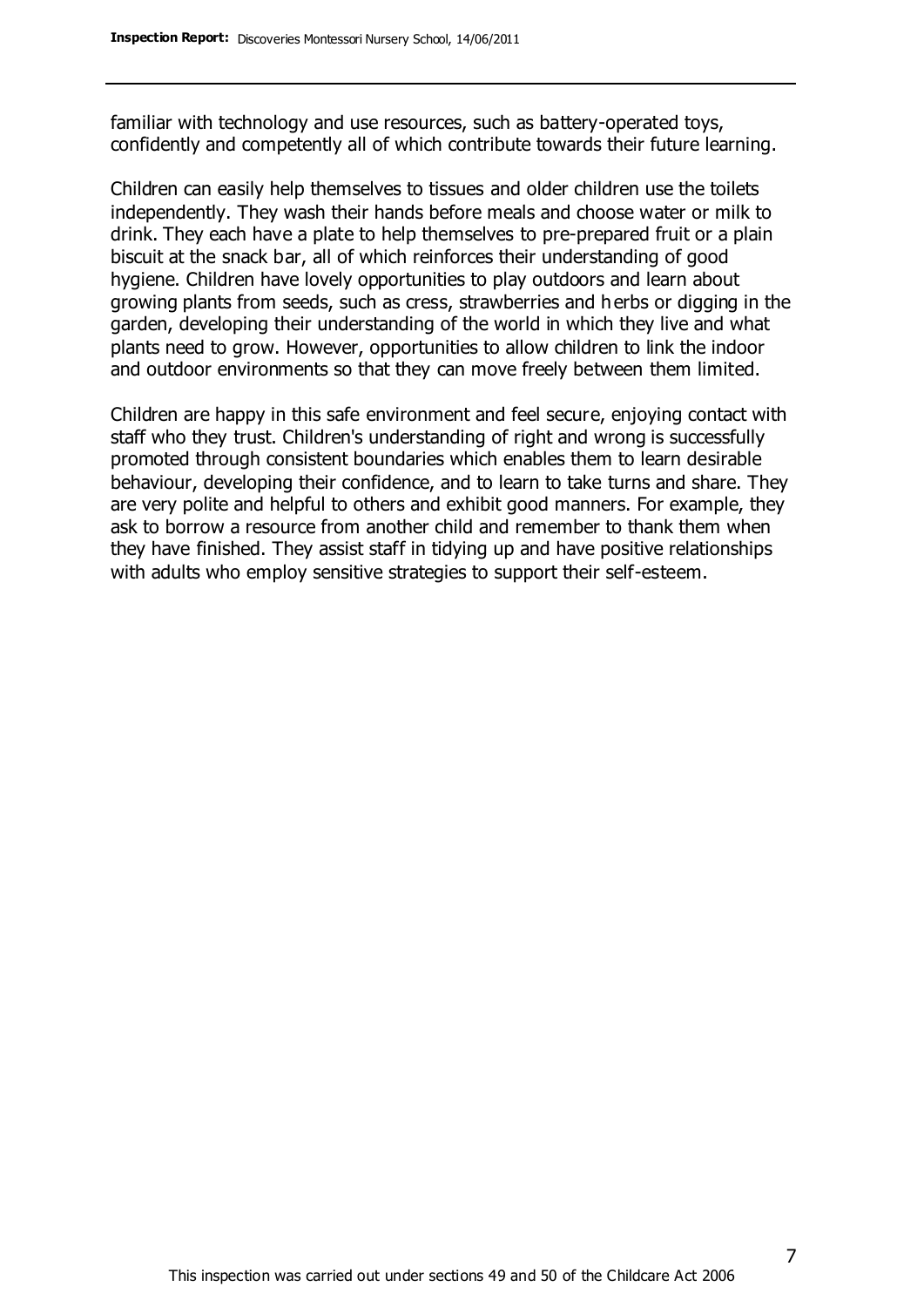### **Annex A: record of inspection judgements**

#### **The key inspection judgements and what they mean**

Grade 1 is Outstanding: this aspect of the provision is of exceptionally high quality Grade 2 is Good: this aspect of the provision is strong Grade 3 is Satisfactory: this aspect of the provision is sound Grade 4 is Inadequate: this aspect of the provision is not good enough

### **The overall effectiveness of the early years provision**

| How well does the setting meet the needs of the      |  |
|------------------------------------------------------|--|
| children in the Early Years Foundation Stage?        |  |
| The capacity of the provision to maintain continuous |  |
| improvement                                          |  |

#### **The effectiveness of leadership and management of the early years provision**

| The effectiveness of leadership and management of the             |   |
|-------------------------------------------------------------------|---|
| <b>Early Years Foundation Stage</b>                               |   |
| The effectiveness of leadership and management in embedding       |   |
| ambition and driving improvement                                  |   |
| The effectiveness with which the setting deploys resources        |   |
| The effectiveness with which the setting promotes equality and    |   |
| diversity                                                         |   |
| The effectiveness of safeguarding                                 | 7 |
| The effectiveness of the setting's self-evaluation, including the |   |
| steps taken to promote improvement                                |   |
| The effectiveness of partnerships                                 |   |
| The effectiveness of the setting's engagement with parents and    |   |
| carers                                                            |   |

### **The quality of the provision in the Early Years Foundation Stage**

The quality of the provision in the Early Years Foundation Stage  $\vert$  2

### **Outcomes for children in the Early Years Foundation Stage**

| <b>Outcomes for children in the Early Years Foundation</b>    |  |
|---------------------------------------------------------------|--|
| <b>Stage</b>                                                  |  |
| The extent to which children achieve and enjoy their learning |  |
| The extent to which children feel safe                        |  |
| The extent to which children adopt healthy lifestyles         |  |
| The extent to which children make a positive contribution     |  |
| The extent to which children develop skills for the future    |  |

Any complaints about the inspection or report should be made following the procedures set out in the guidance available from Ofsted's website: www.ofsted.gov.uk